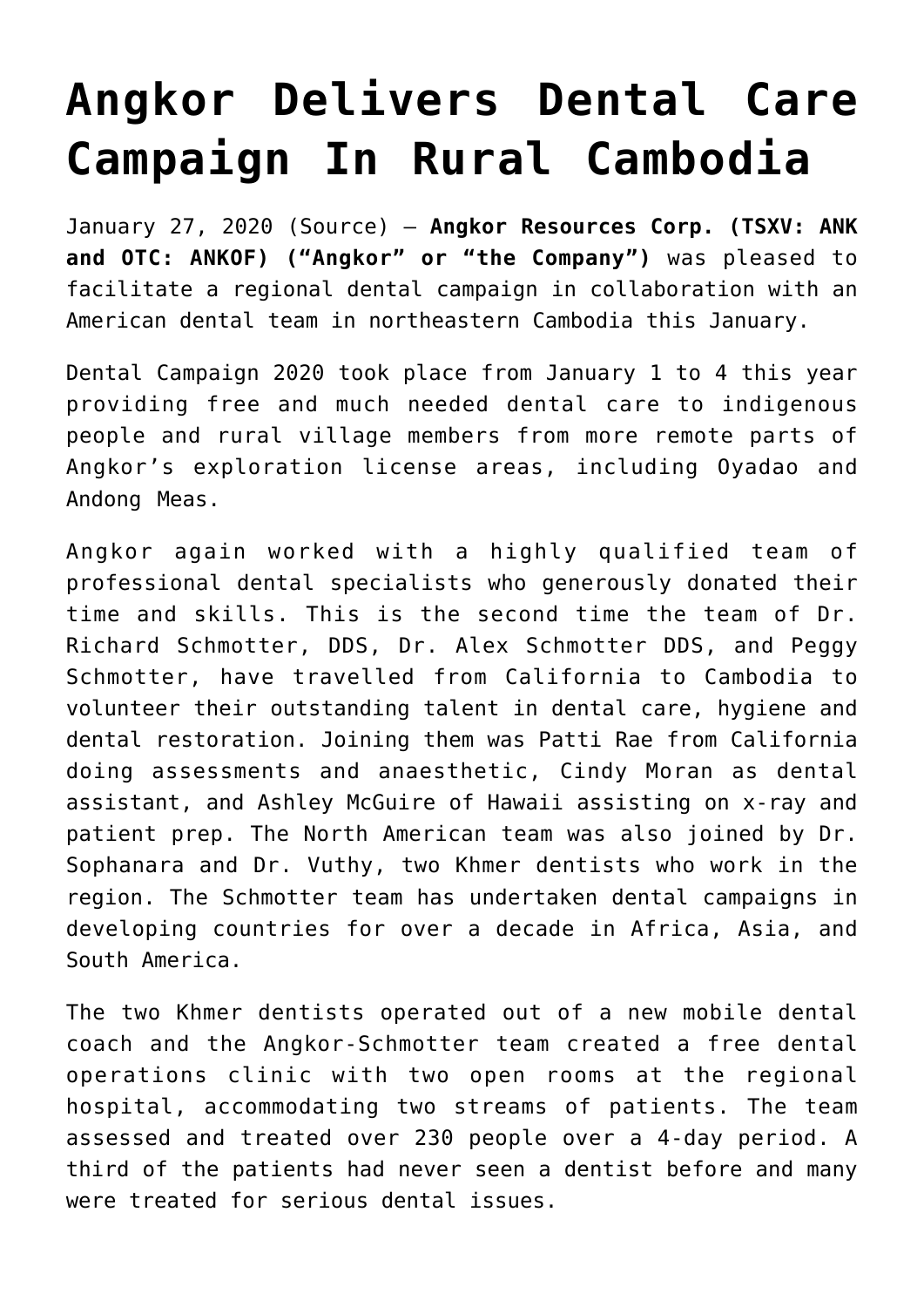"Angkor employees and volunteers managed registration and the traffic so we were never overwhelmed with people," said Angkor's Delayne Weeks, "but we had extremely full days serving those from rural areas who needed the care most. We had over 85 people who had never seen a dentist so you can imagine some of the issues."

For its efforts, Angkor Resources and the dental team received recognition from local village and commune leaders, health officials, and the Senior Minister.

"It is always gratifying to be part of major life-changing moments for patients when these generous dentists do their magic," said Weeks. "This is especially true for front teeth restorations, where people have lived for years with pain and embarrassment. You can't underestimate the importance of a smile."

## **ABOUT ANGKOR RESOURCES CORP.**

Angkor Resources Corp. is a public company, listed on the TSX-Venture Exchange, and is a leading mineral explorer in Cambodia with a large land package. In 2019 it added Block VIII, a 7,300 square kilometre oil and gas exploration license in Cambodia, to its exploration portfolio.

*Neither TSX Venture Exchange nor its Regulation Services Provider (as that term is defined in the policies of the TSX Venture Exchange) accepts responsibility for the adequacy or accuracy of this release.*

*Certain of the statements made and information contained herein may constitute "forward-looking information." In particular references to the private placement and future work programs or expectations on the quality or results of such work programs are subject to risks associated with operations on the property, exploration activity generally, equipment limitations and availability, as well as other risks that we may not be currently aware of. Accordingly, readers are*